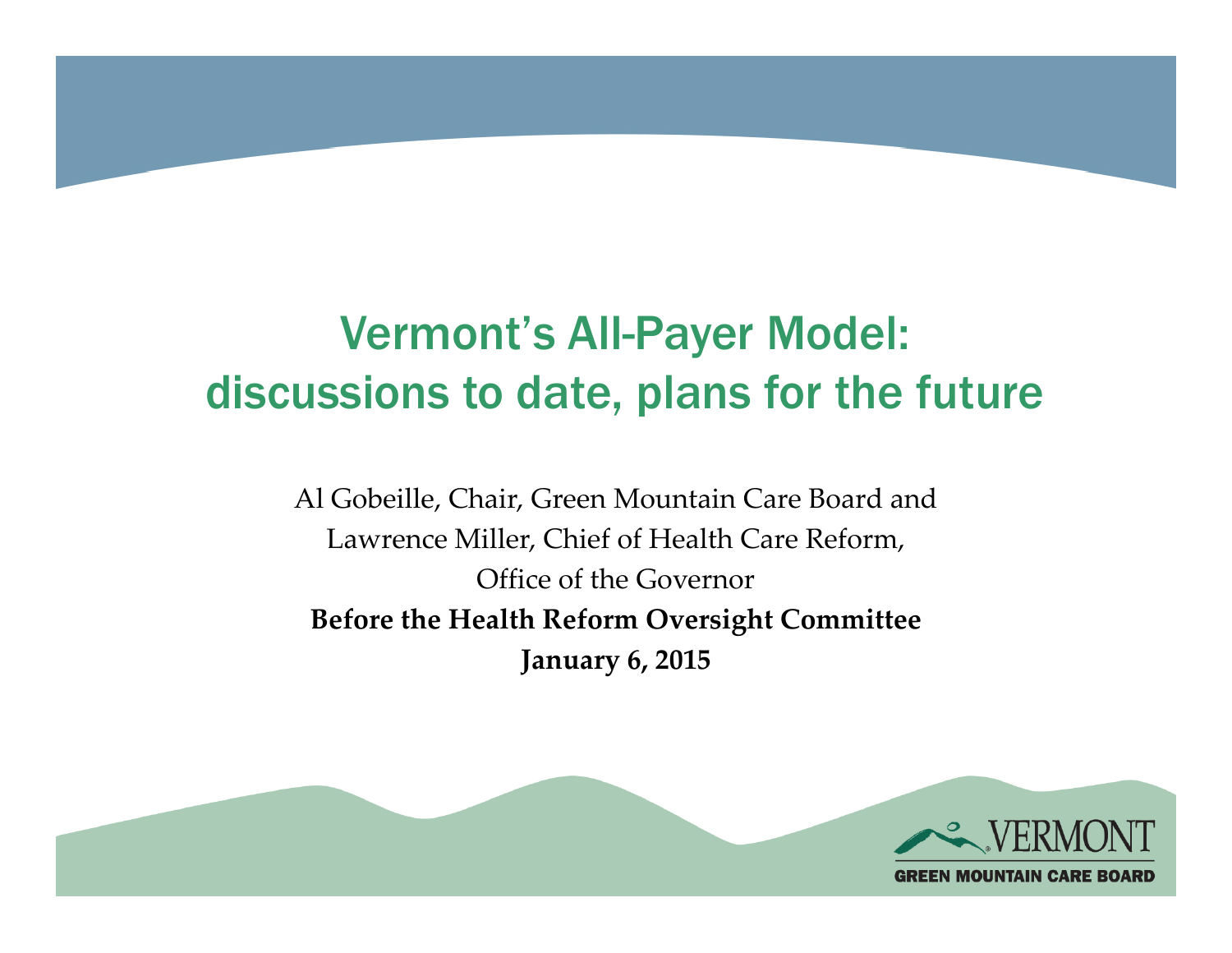# What is an all-payer model?

A system of health care provider payment under which all payers – Medicare, Medicaid and commercial insurers such as Blue Cross and Blue Shield – pay doctors, hospitals and other health care providers on a consistent basis, within rules prescribed by a state or national government

Can be used to promote desirable outcomes and reduce or eliminate costshifting between payers

In the U.S., the only example of an all-payer model is in Maryland (currently only for hospital payments)

A number of other countries use all-payer systems to assure that provider payments are fair, transparent and consistent with desired policies such as promoting primary care, prevention, quality of care and cost containment

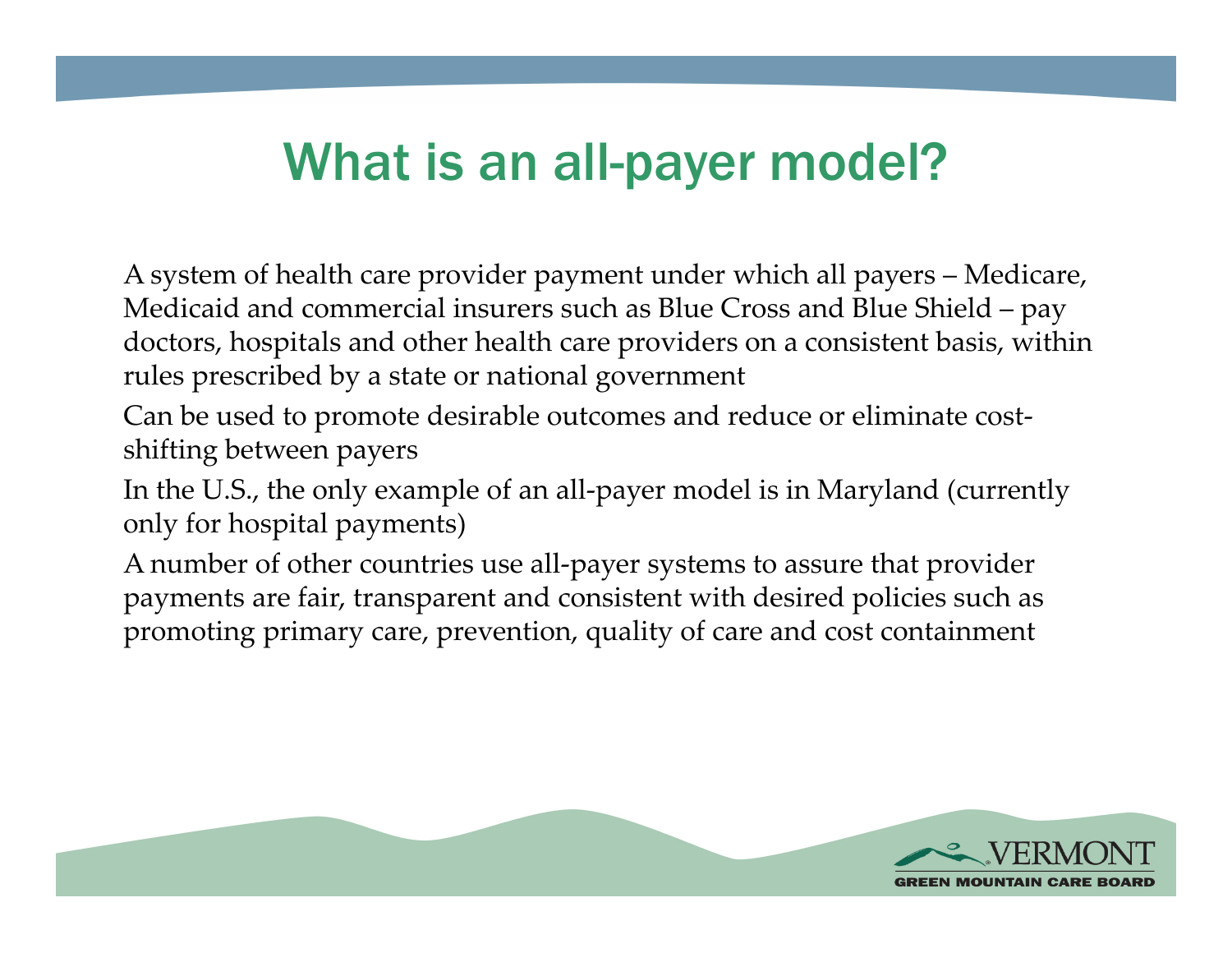## One project, two major components

Vermont All-Payer Model Project Structure and Responsibilities

|                     |                                           | <b>GMCB regulatory enhancements and</b> |                          |
|---------------------|-------------------------------------------|-----------------------------------------|--------------------------|
|                     | Model agreement with CMS                  | provider payment details                | <b>Related processes</b> |
|                     | To establish the parameters of an         | To establish the specific rules and     |                          |
|                     | agreement with the federal government     | processes governing provider            | Legislative oversight:   |
|                     | that would permit Medicare inclusion in a | payment, ACO oversight and all-payer    | Regulatory and           |
| <b>Purpose</b>      | Vermont all-payer system                  | oversight                               | <b>Medicaid budgets</b>  |
| Lead                |                                           |                                         | Administrative rules     |
| agency(ies)         | GMCB and AOA                              | <b>GMCB</b>                             | process                  |
| <b>Coordinating</b> |                                           |                                         |                          |
| agencies            | <b>AHS</b>                                | DFR, AHS, AOA                           |                          |

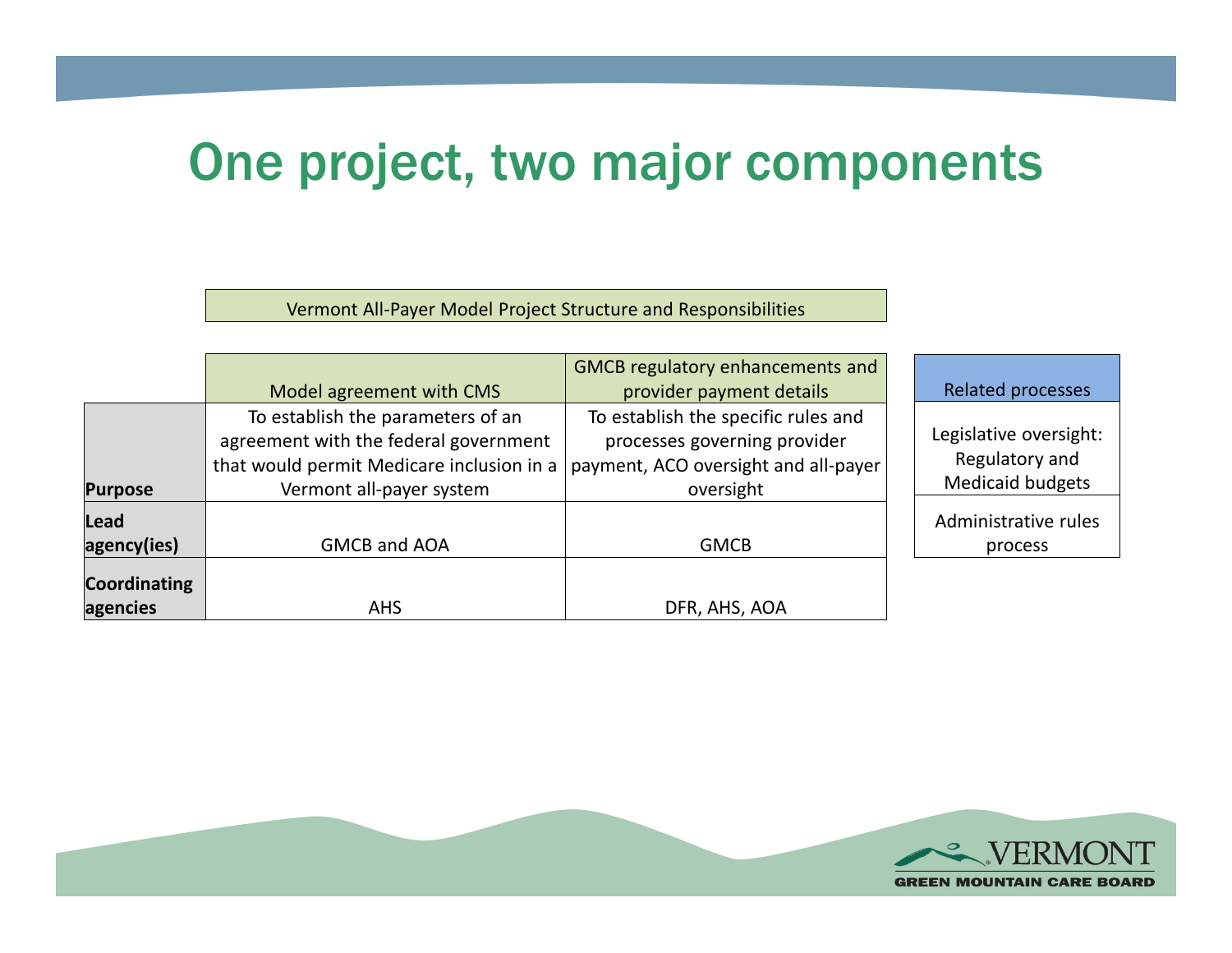#### Examples of technical issues to be addressed in each process, and inter-relationship between them

| Model agreement with CMS                         | GMCB regulatory enhancements and provider<br>payment details                                     |
|--------------------------------------------------|--------------------------------------------------------------------------------------------------|
|                                                  | Application of cost growth and growth limits<br>through: hospital budget; insurance rate review; |
| Reasonable rate of growth in total costs of care | and Medicaid budgeting processes                                                                 |
| <b>Expected savings to Medicare</b>              |                                                                                                  |
| Expected improvements on quality measures        | <b>GMCB-tracked quality measures</b>                                                             |
| Specific waivers of federal law or regulation    |                                                                                                  |
| State regulatory structures and processes to be  | Changes to hospital budget and insurance rate                                                    |
| used to assure adherence to the agreement        | review processes                                                                                 |
| Specific provider payment methods                | Provider payment rules for ACOs and non-ACO providers                                            |
|                                                  | Appropriate oversight of provider risk                                                           |